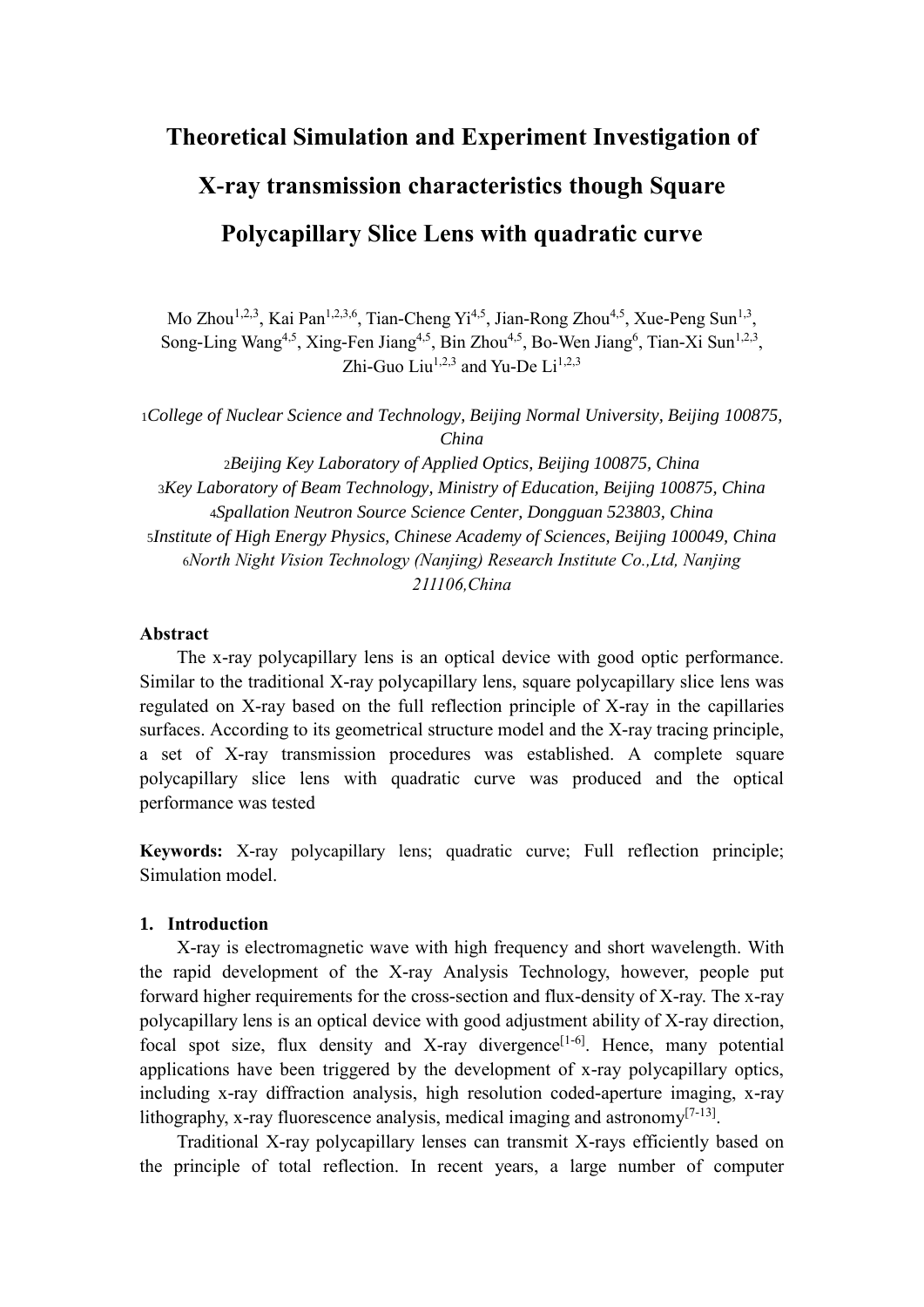applications have been used to predict the transmission properties of a polycapillary x-ray lens and describe its optical properties. Liu's model uses the SHADOW ray-tracing method to simulate X-ray propagation through a polycapillary X-ray lens<sup>[14], [15]</sup>. Peng's model uses a numerical calculation to simulate X-ray transmission through a polycapillary parallel X-ray lens<sup>[16]</sup>. Wang built a model of a variable diameter multi-capillary parallel X-ray lens in MATLAB. Chi simulated the transmission characteristics of the polycapillary lens in Geant4. However, in all the above simulations the capillaries are round, which will produce a lot of shortcomings. X-rays will diffuse at the focus during multiple reflections inside the round capillaries. A triangular gap will be generated between the round capillaries, which will affect the space occupancy ratio and transmission efficiency of the lens. Since there is no clear object-image correspondence, the X-ray polycapillary with round cannot be used as an imaging optical device.

In this paper, similar to the traditional X-ray polycapillary lens, square polycapillary slice lens is regulated on X-ray based on the full reflection principle of X-ray in the capillaries surfaces. According to its geometrical structure model and the X-ray tracing principle, a set of X-ray transmission procedures was established. Finally, a complete square polycapillary slice lens with quadratic curve was produced and the optical performance was tested. The experimental results were compared with the simulation results.

#### **2. Simulation model**

#### **A. Geometry Model of the SPSL with quadratic curve**

The three-dimensional schematic diagram of the SPSL with quadratic curve is shown in Fig. 1(a). The shape is a quadratic curve in the axial direction, with the multi-channel internal structure. The width of the square capillary radius gradually decreases from the entrance to the exit. Fig. 1(b) shows the lens' model in the Cartesian coordinates. The center of the lens is the origin of the coordinate system, and the incident direction of the parallel X-ray source is the positive direction of the Z-axis.



Fig. 1.(a) Three-dimensional schematic diagram of SPSL with quadratic curve. (b) Geometric model of SPSL with quadratic curve.

The travel path of X-rays in this SPSL is the same as that of other conventional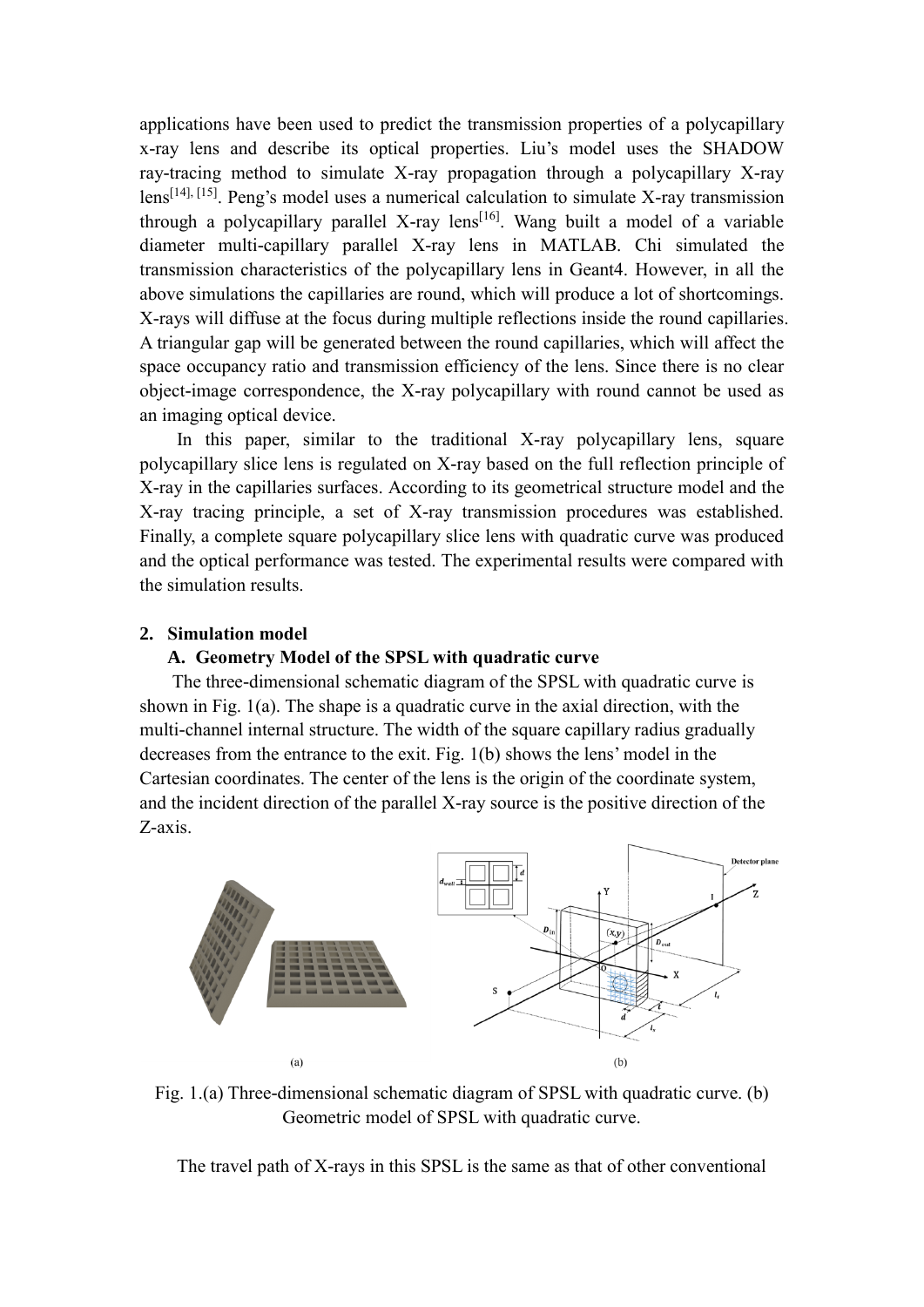lenses in the axial direction. In one-dimensional direction, the contour curve equation of the SPSL with quadratic curve is:

$$
x = a_0 z^2 + b_0 z + D_{in} \qquad (1)
$$

where  $a_0$  is the first-order coefficient,  $b_0$  is the quadratic coefficient and  $D_{in}$  is the half-width of the lens' entrance. The X-ray are deflected by multiple reflections in curving multi-channel internal structure and forms a X-ray focus on the outside.

## **B. Ray-path Simulation in the SPSL with quadratic curve**

Fig. 2 shows the ray-path simulation of a single reflection, in one-dimensional

direction. O is the origin of the X-Z coordinate system.  $^{AO_1}$  is the height of incident

parallel X-ray. The coordinate of point A is  $(z_A, x_A)$ . The line  $AA_1$  is the tangent at point A. From the geometric relationship and the Small Angle Approximation, the coordinate of point B is:

$$
\left(\frac{3a_0z_A^2 + b_0z_A - D_{in}}{4a_0z_A + 2b_0}, 0\right) (2)
$$

In one-dimensional direction, it can be seen that the intersection with the Z-axis is mainly related to the incident X-ray coordinate and the shape curve parameters of the lens. In two-dimensional directions, the focus at the focal plane is still cross-shaped.



Fig. 2. SPSL with quadratic curve focusing principle (single reflection)

Fig. 3 shows the ray-path simulation of twice reflections, in one-dimensional direction. A and B are the intersection points of the first and second total reflections in lens, respectively.  $AA_1$  and  $BB_1$  are the tangents at point A and B. According to the geometric relationship:

$$
\angle BCO_2 = 2(\theta_2 - \theta_{i1})
$$
 (3)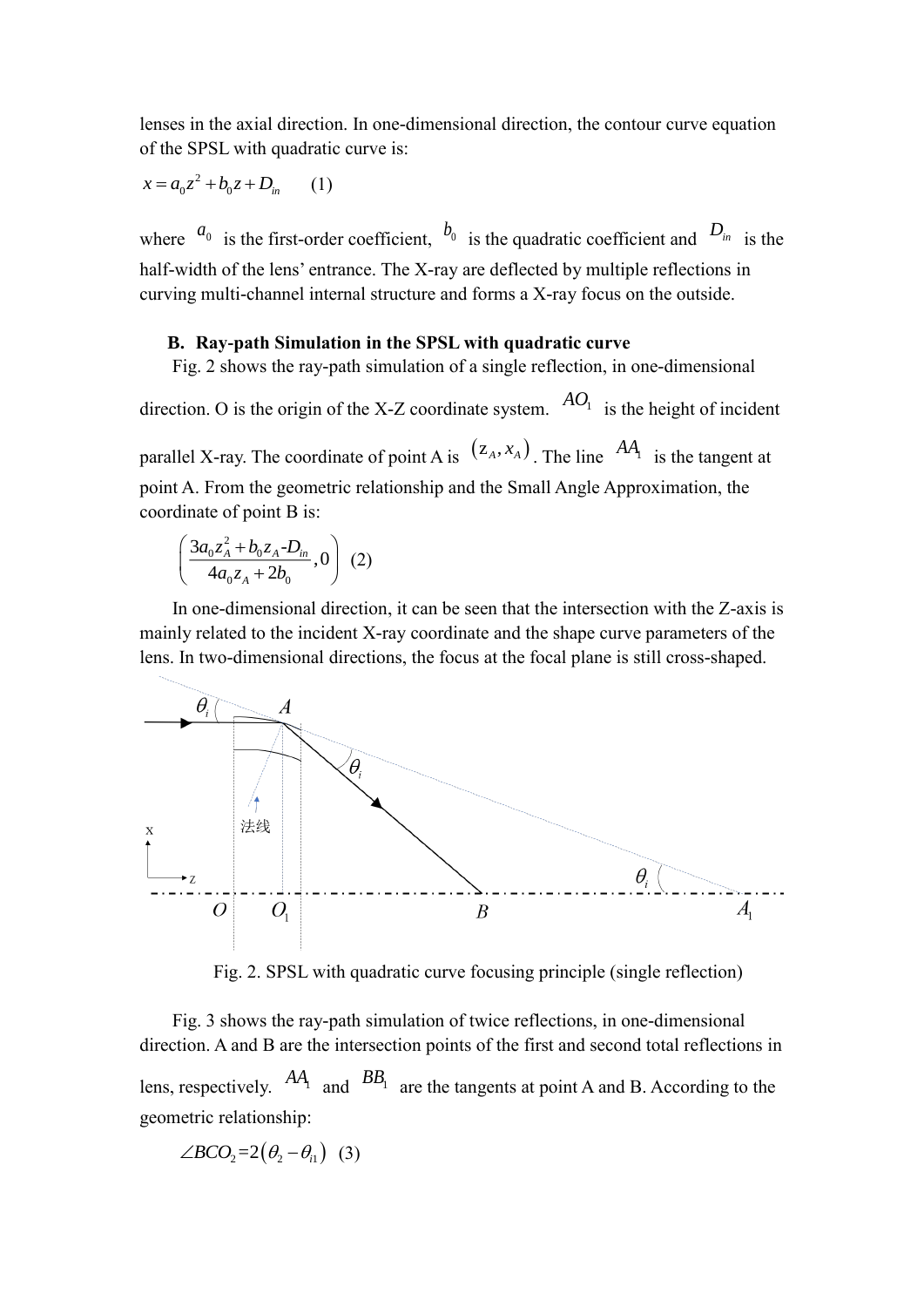the coordinate of point C is:

$$
\left(0, z_A + z_B + \frac{a_0 z_B^2 + b_0 z_B + D_{in}}{4a_0 (z_A - z_B)}\right)
$$
 (4)

It can be seen that in twice total reflections the intersection with the Z-axis is mainly related to the incident X-ray coordinate and the shape curve parameters of the lens. In two-dimensional directions, the focus at the focal plane is still cross-shaped. Due to the difference in the incident X-ray and the profile curve of the lens, the focus has a focal depth and the cross shape has a width.



Fig. 3. SPSL with quadratic curve focusing principle (twice reflections)

## **C. Modification of Calculation Model**

Each capillary has its own different curvature both horizontally and vertically in SPSL with quadratic curve, so the calculation method of reflection width needs to be re-established. When the Z-axis coordinates of the parallel X-ray points are the same, as shown in Fig. 4, the minimum value of the grazing incidence angle can be considered as monotonically increasing. In the positive direction of the X-axis, there

are a total of n layers capillaries and  $\theta_{\text{ori}}$  is the minimum value of the initial grazing incidence angle in the m layer. The incident height ranges of the parallel X-ray though the i capillary is:

$$
h_i \in \begin{cases} \left[\frac{1}{2}d_{sp} + (n-2)d_{sp}, \frac{1}{2}d_{sp} + (n-1)d_{sp}\right], i = 2, 3, 4...n\\ \left[0, \frac{1}{2}d_{sp}\right], i = 1 \end{cases} \tag{5}
$$

where  $d_{SP}$  is the capillary entrance width.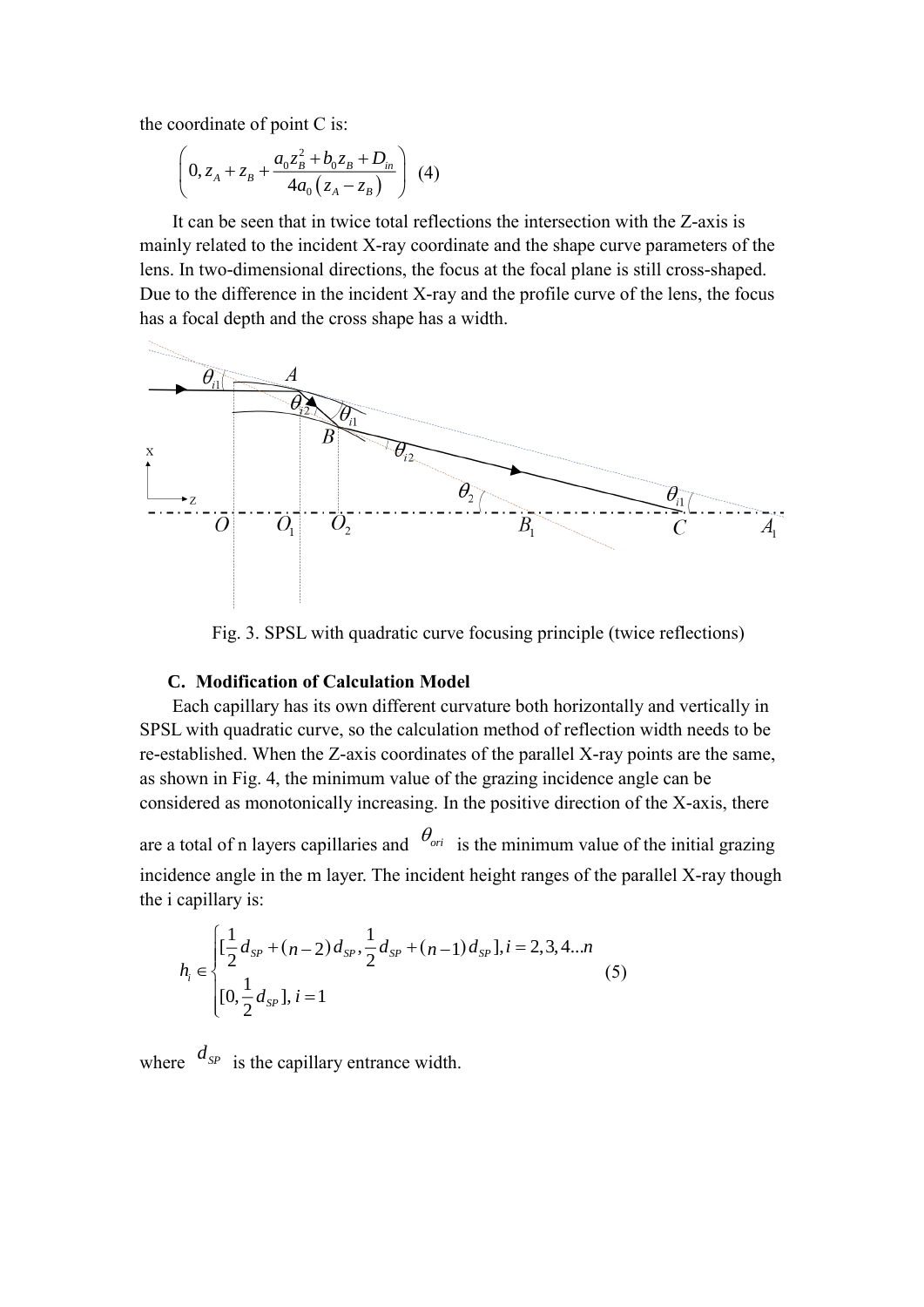

Fig. 4. Schematic diagram of minimum initial grazing incidence angles in one-dimensional direction.

When the shape parameters are determined, the width of n reflections is mainly related to the minimum value  $\delta_n(\theta_{\text{ori}})$  of the initial grazing incidence angle. Similar to the ray tracing method, the calculation of the n reflections width is to determine the number of points where the X-ray collides with the capillary walls. The straight line equation of the incident X-ray though the i capillary is:

$$
x_{ij} = \begin{cases} h_{i-1} + j d_{SP} / n_h, & j = 2, 3, 4...n_h \\ d_{SP} / 2n_h, & j = 1 \end{cases}
$$
 (6)

where  $n_h$  is the number of evenly divided points within the range of  $h_i$ . In the one-dimensional direction, the upper wall equation of the capillary is:

$$
x_i = \frac{i - 0.5}{n + 0.5} a_0 z^2 + \frac{i - 0.5}{n + 0.5} b_0 z + \frac{i - 0.5}{n + 0.5} D_{in} \tag{7}
$$

the lower wall equation of the capillary is:

$$
x_{i} = \begin{cases} \frac{i-1.5}{n+0.5}a_{0}z^{2} + \frac{i-1.5}{n+0.5}b_{0}z + \frac{i-1.5}{n+0.5}D_{in}, i = 2, 3, 4...n\\ \frac{-i+0.5}{n+0.5}a_{0}z^{2} + \frac{i-1.5}{n+0.5}b_{0}z + \frac{-i+1.5}{n+0.5}D_{in}, i = 1 \end{cases}
$$
(8)

In Fig. 5, the four colors lines correspond to the transmission of the four types of X-ray in the capillary respectively. Because of the increasing of the capillaries curvature in the axial coordinate, the parallel incident X-ray is only reflected multiple times on one side wall. This kind of reflection named "Garland reflection"【】. When the total reflection condition is satisfied, the thickness of the lens, the entrance width of a single capillary and the layers increasing will increase the number of the X-ray reflections in the capillaries.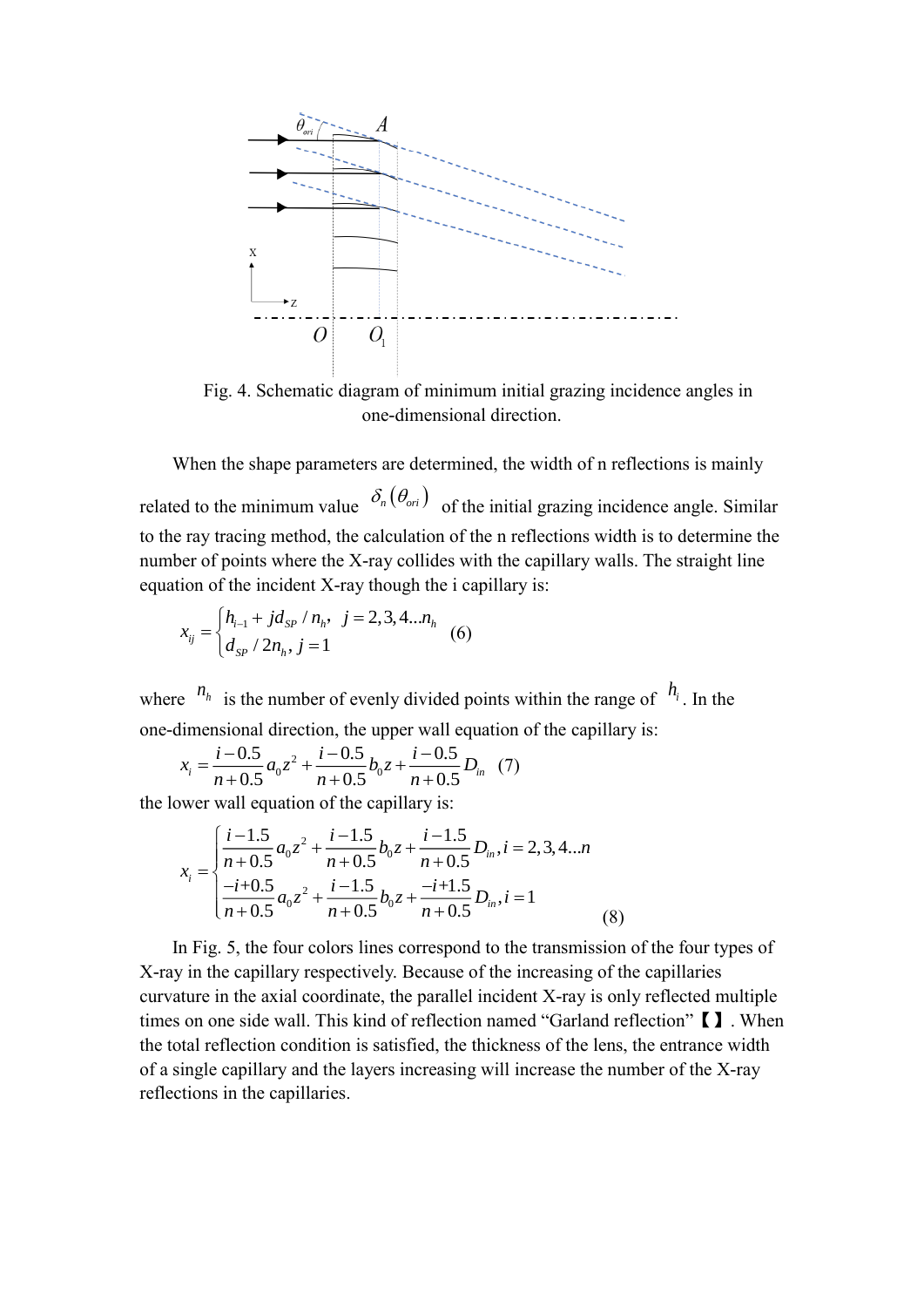

Fig. 5. n times reflection width of SPSL with quadratic curve.

Table 1 shown the parameters of the SPSL with quadratic curve. The calculated relationship between the lens and the first grazing incidence angle was shown in Fig. 6. In this lens, the X-rays were reflected in the capillaries up to 4 times. With the increase of the initial grazing incidence angle, the X-ray gradually changed from low-order reflection to high-order reflection.

Table 1. The parameters of the SPSL with quadratic curve.

| $D_{in}(mm)$ | $d_{SP}(\mu m)$ | quadratic<br>coefficient | first-order<br>coefficient | capillary layers |
|--------------|-----------------|--------------------------|----------------------------|------------------|
| 10.01        | 20              | $-0.00055696$            | $-0.00373$                 | 500              |



Fig. 6 The relationship between the SPSL with quadratic curve and the first grazing incidence angle.

When the first grazing incidence angle is fixed, let the maximum number of reflections be  $^{n_{SP}}$ , the maximum reflection width be  $^{S_{i_{SP}}(\theta_{ori})}$ , the number of reflections with the maximum reflection width be  $i_{SP}$  and  $i_{SP}$  to  $n_{SP}$  reflected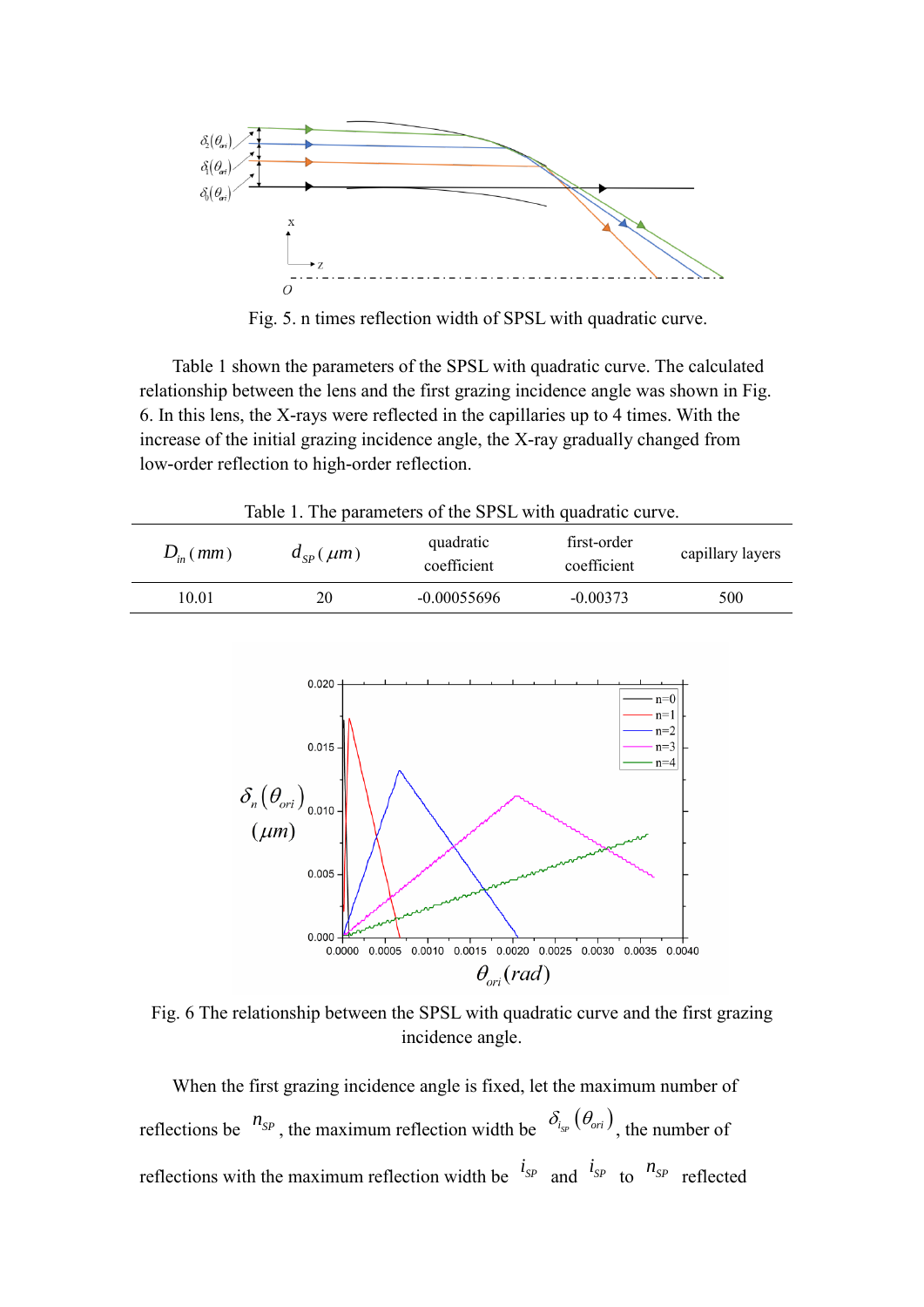X-ray be focused on the Z-axis. X-Ray from 1 to  $i_{SP} - 1$  reflections are diverging at the Z-axial focus. In two-dimensional direction, as shown in Fig. 7, due to the "corner-square effect", the X-ray in the A area formed a central square focus; in the B and C areas can only be focused in one-dimensional direction; in D area formed the background. Since the propagation in the capillary is a kind of "garland" reflection,

the boundaries of A to D areas were determined by the number of reflections  $i_{SP}$ with the maximum reflection width. Since the secondary reflection width was the largest, the average intensity of X-ray at the focal spot was the largest.



Fig. 7 The "corner-square effect" of SPSL with quadratic curve.

In order to better study the X-ray regulation performance of the SPSL with quadratic curve, the corresponding ray tracing model must be established. In the

lateral direction, assuming that the device has a total of  $(2n+1)\times(2n+1)$  capillaries, its shape curve equation can be expressed as:

$$
f(z) = a_0 z^2 + b_0 z + D_{in} (9)
$$

For a single capillary, the upper, lower, left and right inner walls equations are:

$$
\begin{cases}\nup: \frac{2i + \eta_{SP}}{2n_{SP} + 1} \left( a_0 z^2 + b_0 z + D_{in} \right) = y \\
down: \frac{2i - \eta_{SP}}{2n_{SP} + 1} \left( a_0 z^2 + b_0 z + D_{in} \right) = y \\
left: \frac{2i - \eta_{SP}}{2n_{SP} + 1} \left( a_0 z^2 + b_0 z + D_{in} \right) = x \\
right: \frac{2i + \eta_{SP}}{2n_{SP} + 1} \left( a_0 z^2 + b_0 z + D_{in} \right) = x\n\end{cases}
$$
\n(10)

where  $\eta_{SP}$  is the space occupancy ratio, This formula is a basic mathematical description, and the structural defects of the SPSL with quadratic curve are not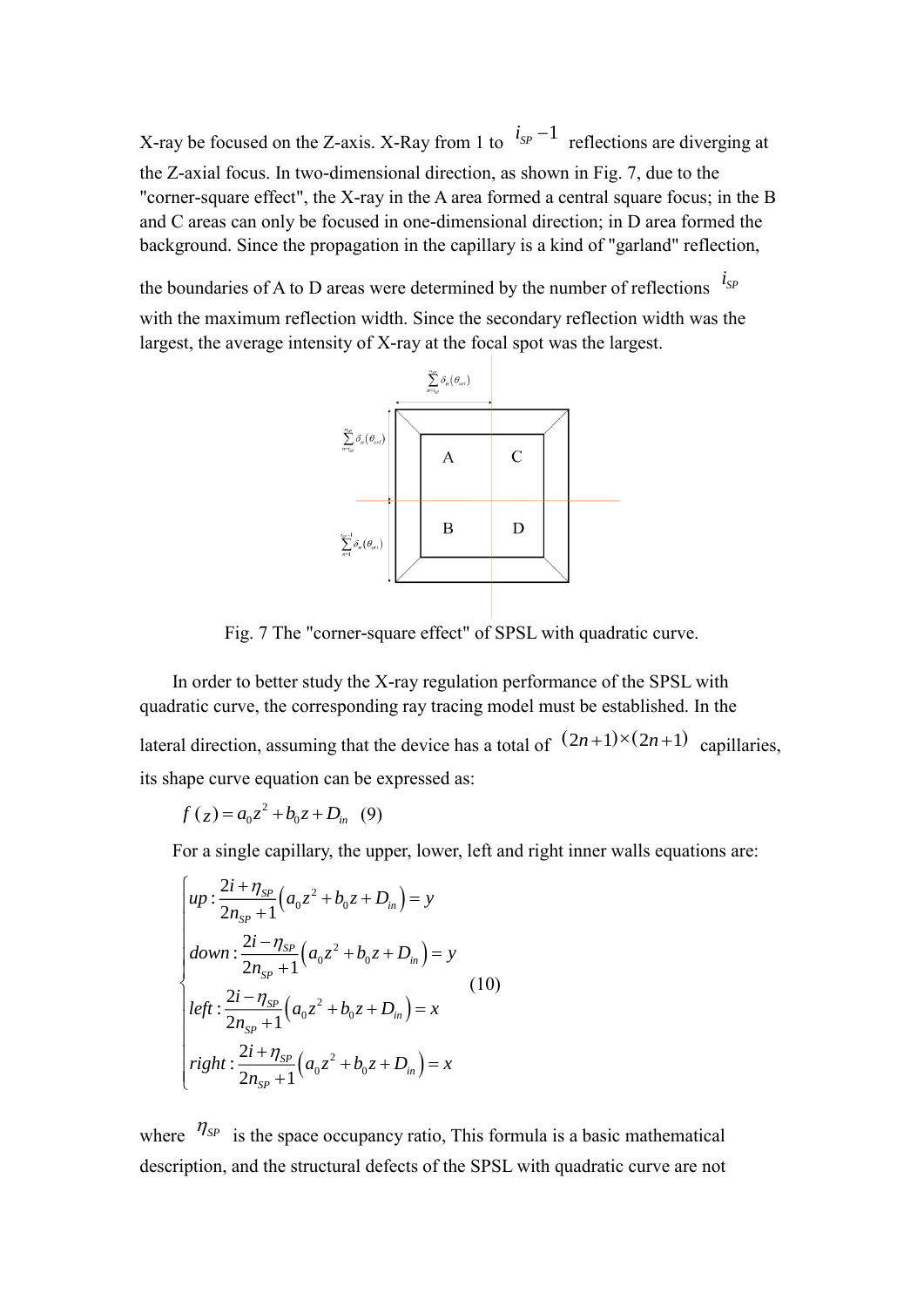considered.

#### **D. Performance Parameters**

## **a. Local reflection efficiency**

In one dimension, the ratio of the beam reflection width to the exit width is approximately equal to the ratio of the capillary entrance width to the exit width. The local reflection efficiency of SPSL with quadratic curve is:

$$
\varepsilon_{n_x,n_y}\left(\theta_x,\theta_y\right) = \frac{d_{SP}^2}{d_{Spout}^4}\sum_{n_x=i_{SP}}^{n_i}\prod_{n=1}^{nx}R\left(\theta_x\right)\delta_{n_x}\left(\theta_{ori_x}\right)\sum_{ny=j_{SP}}^{n_j}\prod_{n=1}^{ny}R\left(\theta_y\right)\delta_{n_y}\left(\theta_{ori_y}\right) \tag{11}
$$

#### **b. X-ray intensity distribution on the focal plane**

Due to the curvature change of the upper and lower wall surfaces in a single capillary, the outgoing X-rays have a certain divergence. The background at the focal plane is mainly caused by the divergence of the X-rays. Incident X-rays that converges in both dimensions are called converged-converged rays (CC rays). The X-rays that converges in one direction and diverges in another direction are called converged-diverged rays (CD rays) or diverged-converged rays (DC rays). The X-rays that diverges in both dimensions are called diverged-diverged rays (DD rays). The CC rays made up the central focal, the CD or DC rays made up the cross focal lines, and the DD rays made up the background light at the focal plane. In fact, similar to the traditional polycapillary lens, because the curvature of each capillary of the lens is different, the divergence angle of the outgoing X-ray is different. Therefore, the SPSL with quadratic curve does not have a strict one-to-one correspondence between objects and images. The intensity distributions of the 3 kinds of X-rays at the focal plane are:

$$
I_{cc}(x, y) = \frac{N}{4D_{in}^{2}} \sum_{i=i_{sp}}^{n_{sp}} \int_{X_{c}(\theta_{ori})} \prod R(\theta_{x}) d\theta_{ori_{-}x} \sum_{j=i_{sp}}^{n_{sp}} \int_{Y_{c}(\theta_{ori})} \prod R(\theta_{y}) d\theta_{ori_{-}y}
$$
  
\n
$$
I_{cd}(x, y) = \frac{N}{4D_{in}^{2}} \sum_{i=i_{sp}}^{n_{sp}} \int_{X_{c}(\theta_{ori})} \prod R(\theta_{x}) d\theta_{ori_{-}x} \sum_{j=1}^{i_{sp}-1} \int_{Y_{d}(\theta_{ori})} \prod R(\theta_{y}) d\theta_{ori_{-}y}
$$
  
\n
$$
I_{dd}(x, y) = \frac{N}{4D_{in}^{2}} \sum_{i=1}^{i_{sp}-1} \int_{X_{d}(\theta_{ori})} \prod R(\theta_{x}) d\theta_{ori_{-}x} \sum_{j=1}^{i_{sp}-1} \int_{Y_{d}(\theta_{ori})} \prod R(\theta_{y}) d\theta_{ori_{-}y}
$$
(12)

#### **c. Collection efficiency of incident X-ray**

Before calculating the X-ray collection efficiency of a SPSL with quadratic curve, a one-dimensional collection efficiency function needs to be determined. The one-dimensional convergent collection efficiency and divergent collection efficiency are: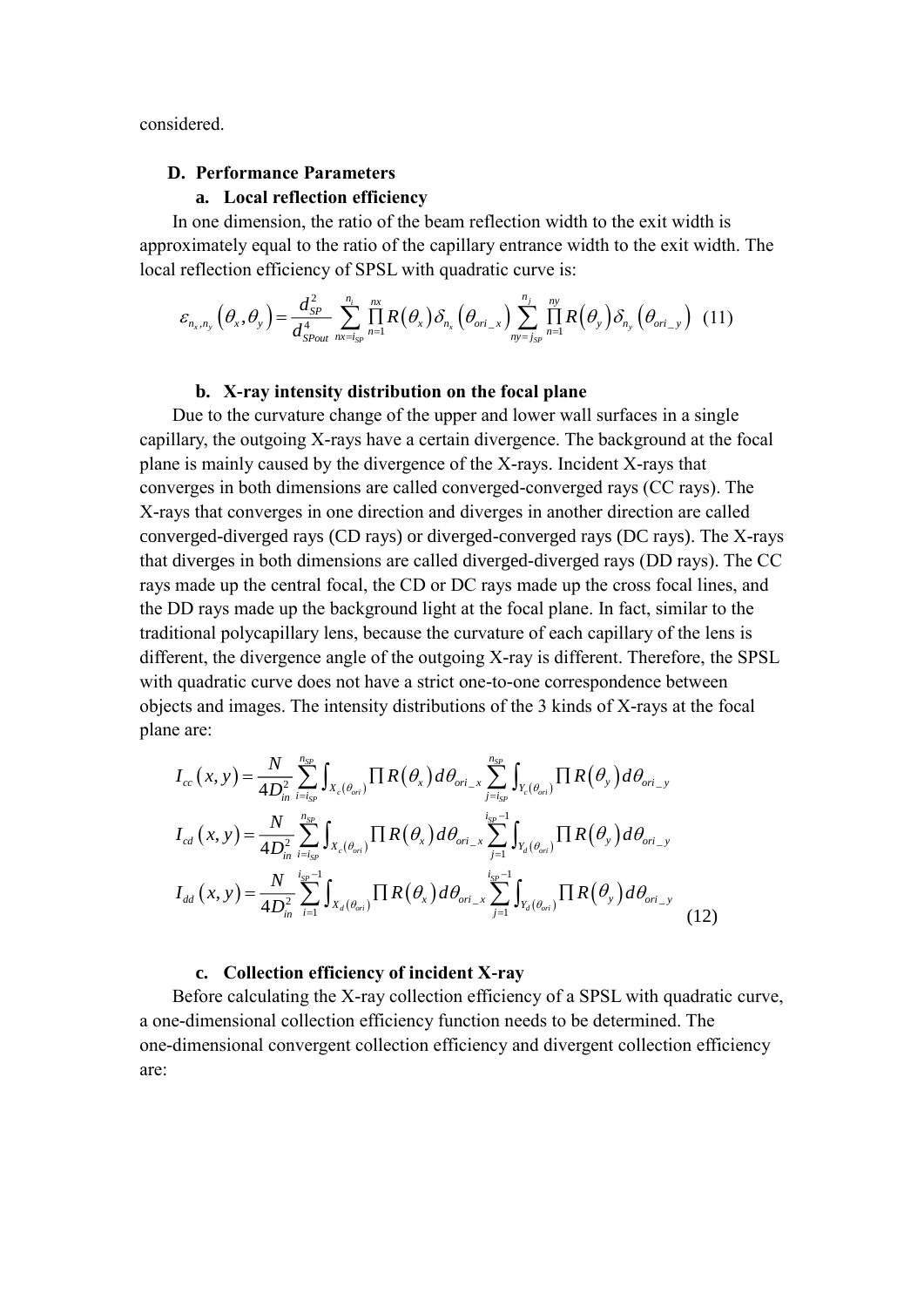$$
F_c\left(\theta_{ori}\right) = \frac{\int_{\theta_{ori}} \prod R(\theta) \sum_{i=ig_p}^{n_{SP}} \delta_n\left(\theta_{ori}\right)}{f}
$$
\n
$$
F_d\left(\theta_{ori}\right) = \frac{\int_{\theta_{ori}} \prod R(\theta) \sum_{i=1}^{ig_p-1} \delta_n\left(\theta_{ori}\right)}{f}
$$
\n(3-1)

The collection efficiencies for three types of X-rays are:

$$
\Omega_{cc} = \left[ F_c \left( \theta_{ori} \right) \right]^2
$$
\n
$$
\Omega_{cd} = F_c \left( \theta_{ori} \right) \mathbb{F}_d \left( \theta_{ori} \right)
$$
\n
$$
\Omega_{dd} = \left[ F_d \left( \theta_{ori} \right) \right]^2
$$
\n(3-2)

#### **d. Peak-to-background ratio at the focal plane**

the SPSL with quadratic curve, as an X-ray focusing lens, can be used as a focusing element in a magnified imaging system. Therefore, the influence of the peak-to-background ratio at the focal plane on the imaging resolution must be considered. The peak-to-back ratio at the focal plane can be calculated from the ratio of the CC rays to the CD rays average intensities at the focal plane.

#### **3. Simulation result**

#### **A. Local reflection efficiency**

Fig. 8 was a two-dimensional distribution diagram of the local reflection efficiency of the SPSL with quadratic curve when the incident X-ray is 6.4 keV. The local reflectivity model adopted a double-factor model. The local reflection efficiency in the central area of the lens was the highest, and the two-dimensional direction distribution of local efficiency is like a cross. When the first grazing incidence angle increased, the local reflection efficiency in the one-dimensional direction exhibited a fluctuating attenuation trend. Since X-rays formed higher-order reflections when the first grazing incidence angle increased, the total reflection width for focusing drops

abruptly as the  $i_{SP} - 1$  reflections move toward  $i_{SP}$  reflections. This created a step situation for the x-rays in the two-dimensional distribution.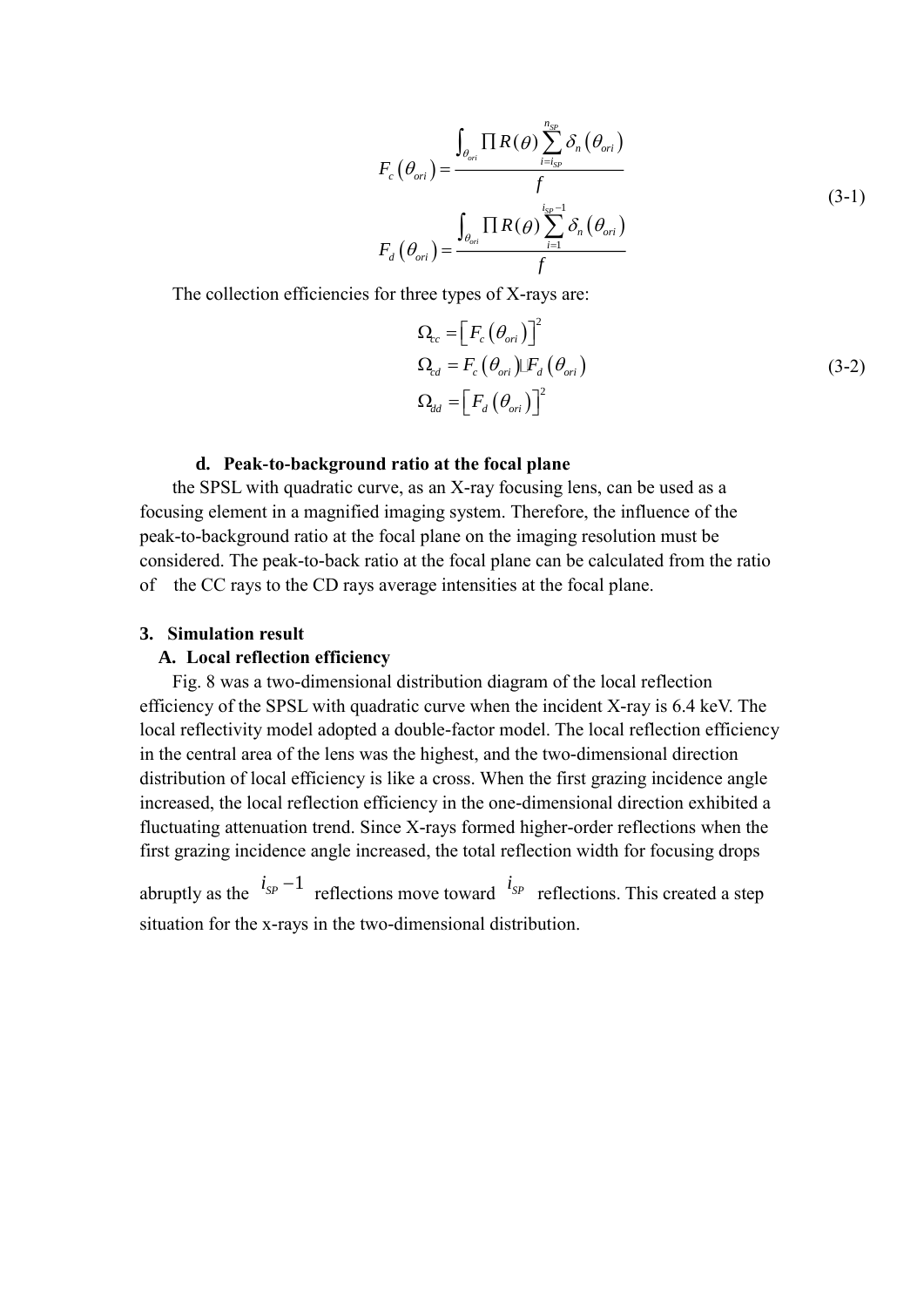

Fig. 8 The two-dimensional distribution diagram of the local reflection efficiency of the SPSL with quadratic curve.

## **B. X-ray intensity distribution on the focal plane**

Fig. 9(a) shown the X-ray intensity distribution of the SPSL with quadratic curve at the focal plane calculated by formula (4-187) when the X-ray energy is 6.4keV and the number of photons is N=4000000. The X-ray intensity distribution is like a cross, and the width of the cross focal line gradually decreases from the center to the edge. Fig. 9(b) shown the one-dimensional distribution of X-ray intensity on the X-axis. In the central, the CC rays had sharp "tower" distributions, and the full width of the focal spot is 110  $\mu$ <sup>m</sup>.



Fig. 9(a) Two-dimensional X-ray intensity distribution and (b) one-dimensional X-ray intensity distribution of the SPSL with quadratic curve at the focal plane.

#### **C. Collection efficiency of incident X-ray**

Fig. 10 showed the collection efficiency of the lens for different types of rays as a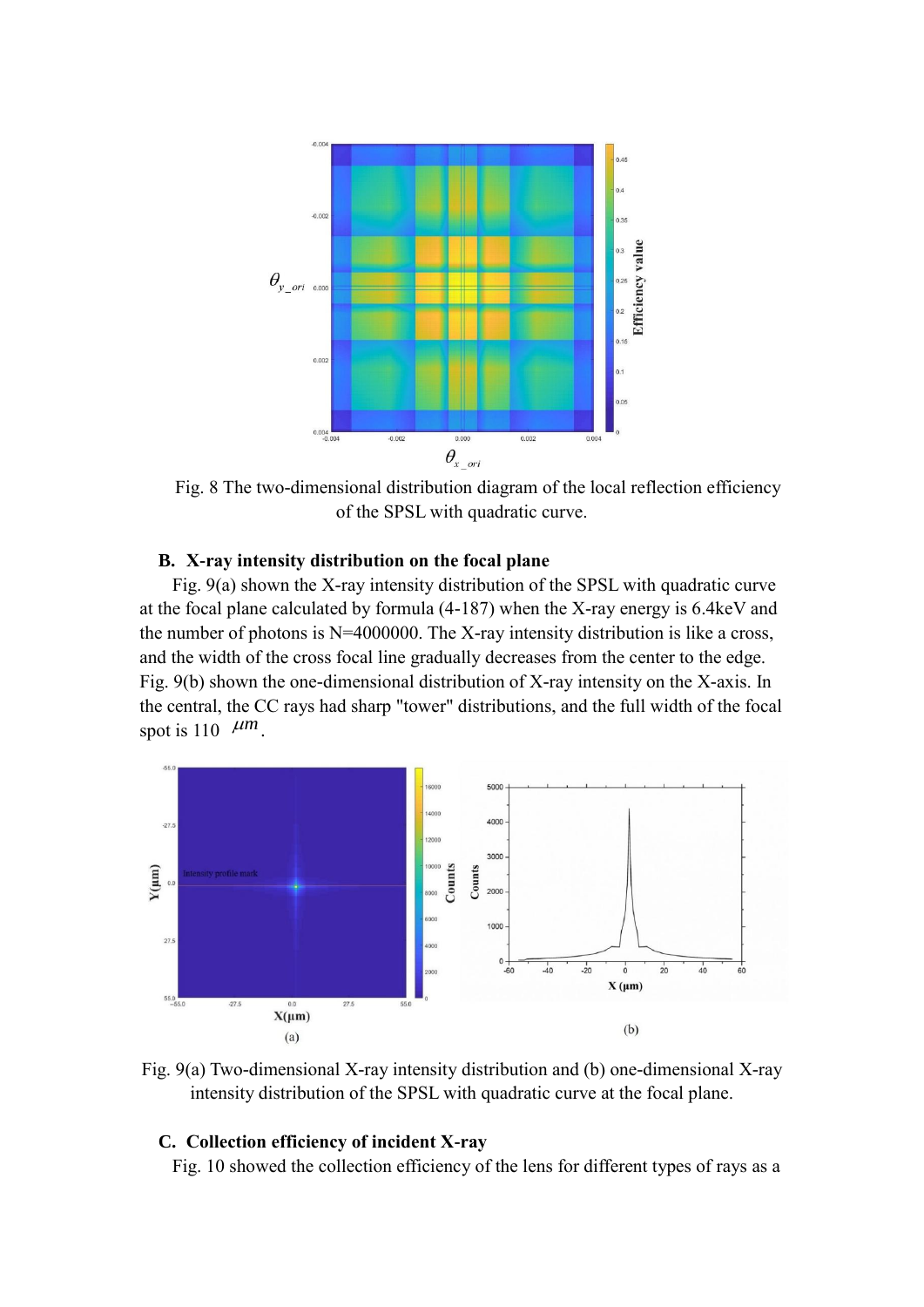function of first grazing incidence angle. It can be seen that the overall collection efficiency of the lens for X-rays decreased as the first grazing incidence angle increases. The collection efficiency of the device for CC rays fluctuated and decreased with the increase of the first grazing incidence angle, while the collection efficiency for CD rays and DD rays increased with the increase of the first grazing incidence angle. This shown that with the increase of the overall shape curvature of the lens, the overall X-ray collection efficiency gradually decreases and the interference of the focal spot at the focal plane by the background light increases.



Fig. 10 The relationship between the X-ray collection efficiency of the SPSL with quadratic curve and the first grazing incidence angle.

## **D. Peak-to-background ratio on the focal plane**

Fig. 11 showed the curve of the peak-to-background ratio of the focal plane as a function of the first grazing incidence angle. As the first grazing incidence angle increases, the peak-to-background ratio decreases and the influence of the one-dimensional focal line on the central focal spot increases.



Fig. 11 The curve of the peak-to-background ratio of the focal plane as a function of the first grazing incidence angle.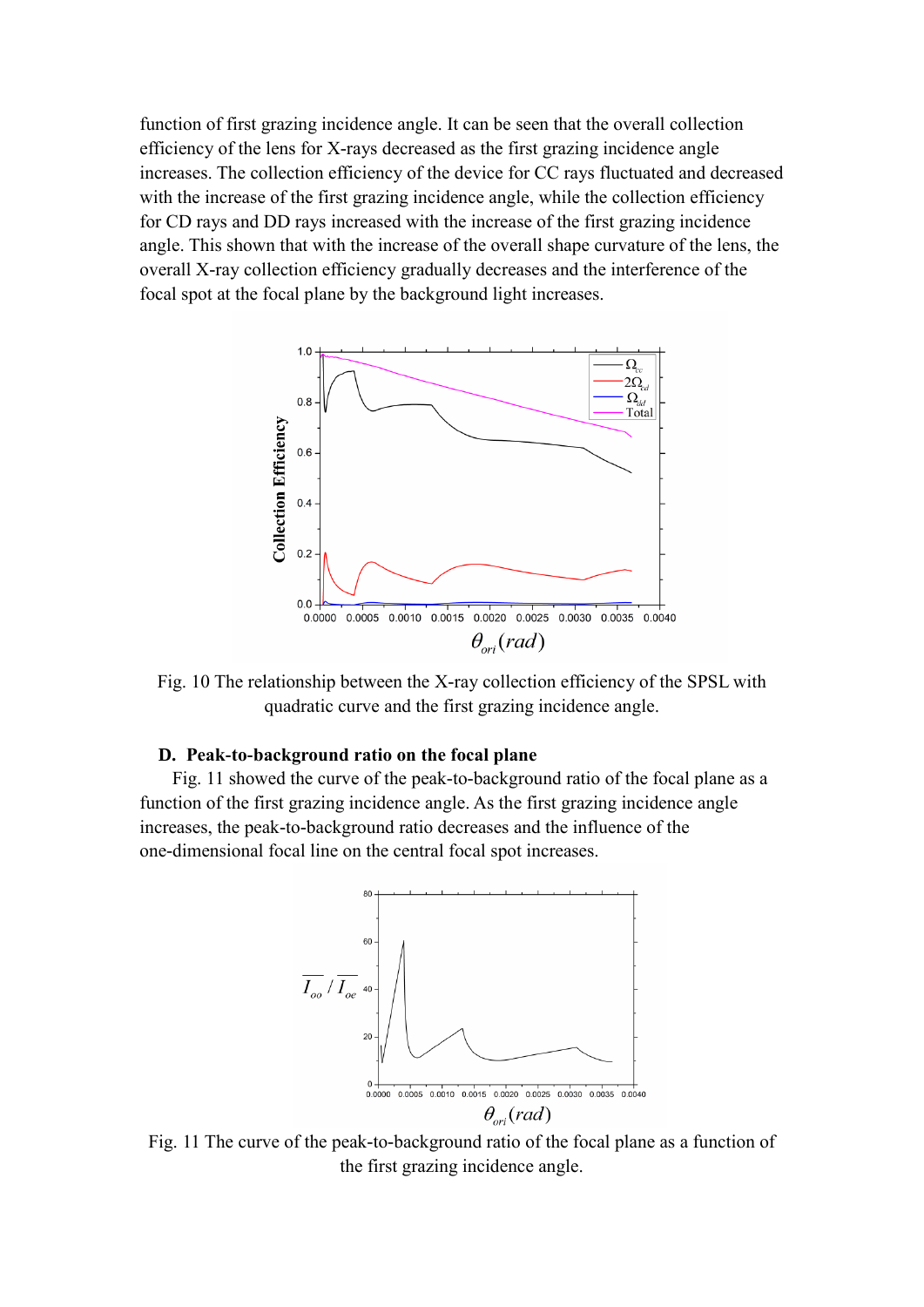## **4. Experiment result**

Fig. 12 is a raw glass rod. An axial scan of the diameter of the glass rod is required prior to cutting out the lens. Find the part that conforms to the quadratic curve shape from the scanned image and cut it.



Fig. 12 A raw glass rod.

Fig. 13 is a data graph of a diameter scan of the glass rod. The red and green curves in the figure indicate the scanning results in the horizontal and vertical directions, respectively. The blue curve is the appropriate interception position. It can be seen from the difference between the curves that, in fact, the glass rod cannot guarantee a standard square cross-section due to the manufacturing process error. A batch of SPSLs with quadratic curve was obtained by cutting, grinding and etching processes as shown in Fig. 14.



Fig. 13 A data graph of a diameter scan of the glass rod.



Fig. 14 a batch of SPSLs with quadratic curve.

Through screening, the best No. 18 SPSL with quadratic curve was selected for further optical performance test. The No. 18 SPSL with quadratic curve is shown in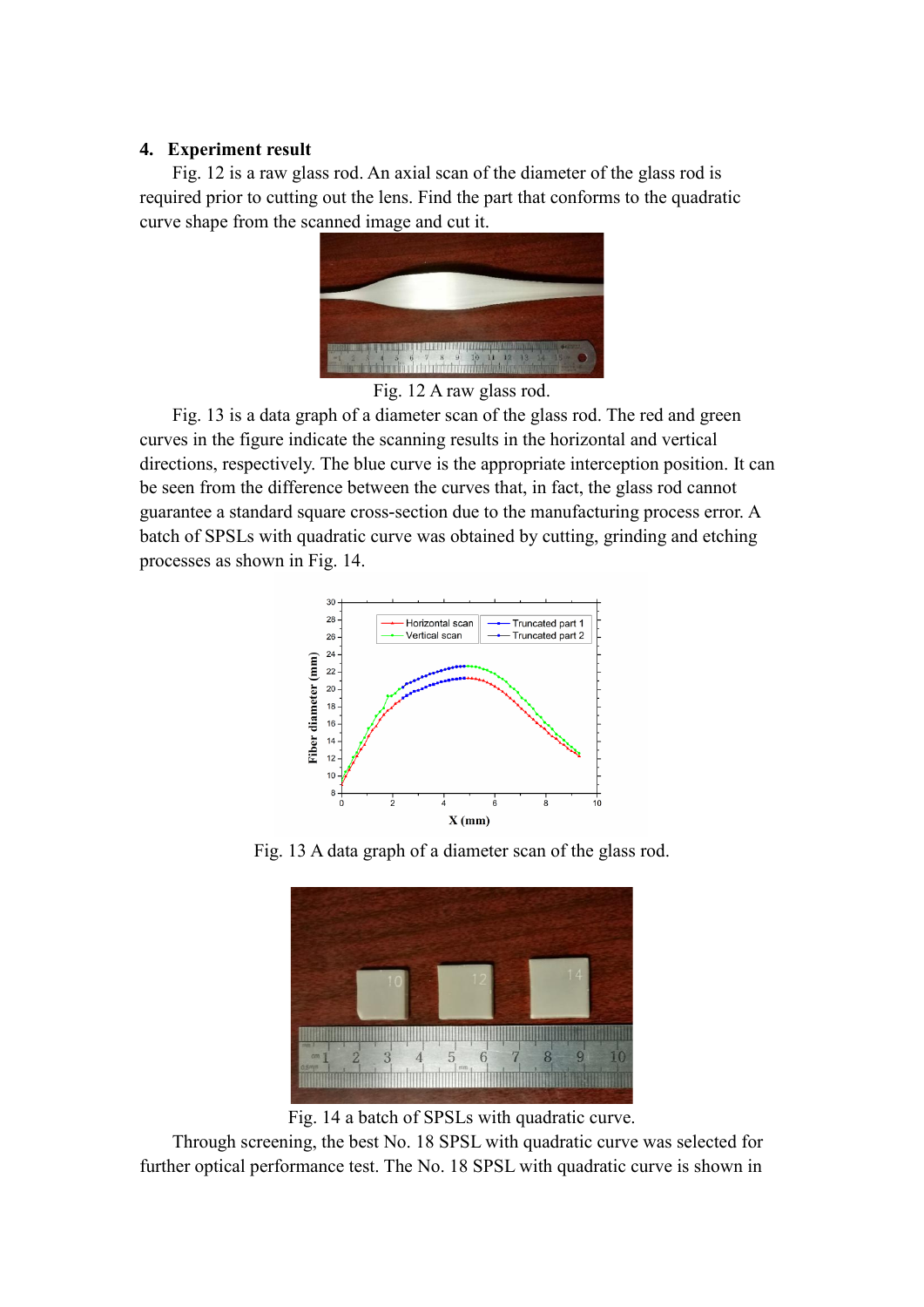Fig. 15, and its specific parameters are shown in Table 2.



Fig. 15 The No. 18 SPSL with quadratic curve

| TWO IS TO THE TIGHT OF THE MULTIPLE SURVEY THAT IS ON MUSIC WAS MADE OF |              |              |                      |                  |                 |  |  |  |
|-------------------------------------------------------------------------|--------------|--------------|----------------------|------------------|-----------------|--|--|--|
|                                                                         | $t_{SP}(mm)$ | $D_{in}(mm)$ | $D_{\text{out}}(mm)$ | The number of    | Space Occupancy |  |  |  |
|                                                                         |              |              |                      | capillaries      | Ratio           |  |  |  |
| No. 18                                                                  |              | 10.71        | 10.50                | $1080\times1080$ | 0.8             |  |  |  |

Fig. 16 is a focal spot image of the No. 18 SPSL with quadratic curve. Its focal spot size is 300  $\mu$ <sup>m</sup>, which is smaller than the simulation result of 500  $\mu$ <sup>m</sup>. The main reason is that only the central area of the No. 18 SPSL can receive strong X-ray due to the limitation of the X-ray output area of the front-end lens. The outer capillaries transmit less X-rays due to the large change in the profile curve of slice No. 18.



Fig. 16 A focal spot image of the No. 18 SPSL with quadratic curve.

As a polycapillary lens, overall divergence angle and transmission efficiency are important performance parameters. The simulated result of the overall divergence angle of the No. 18 SPSL is 0.079rad, and the experimental result is 0.023rad. The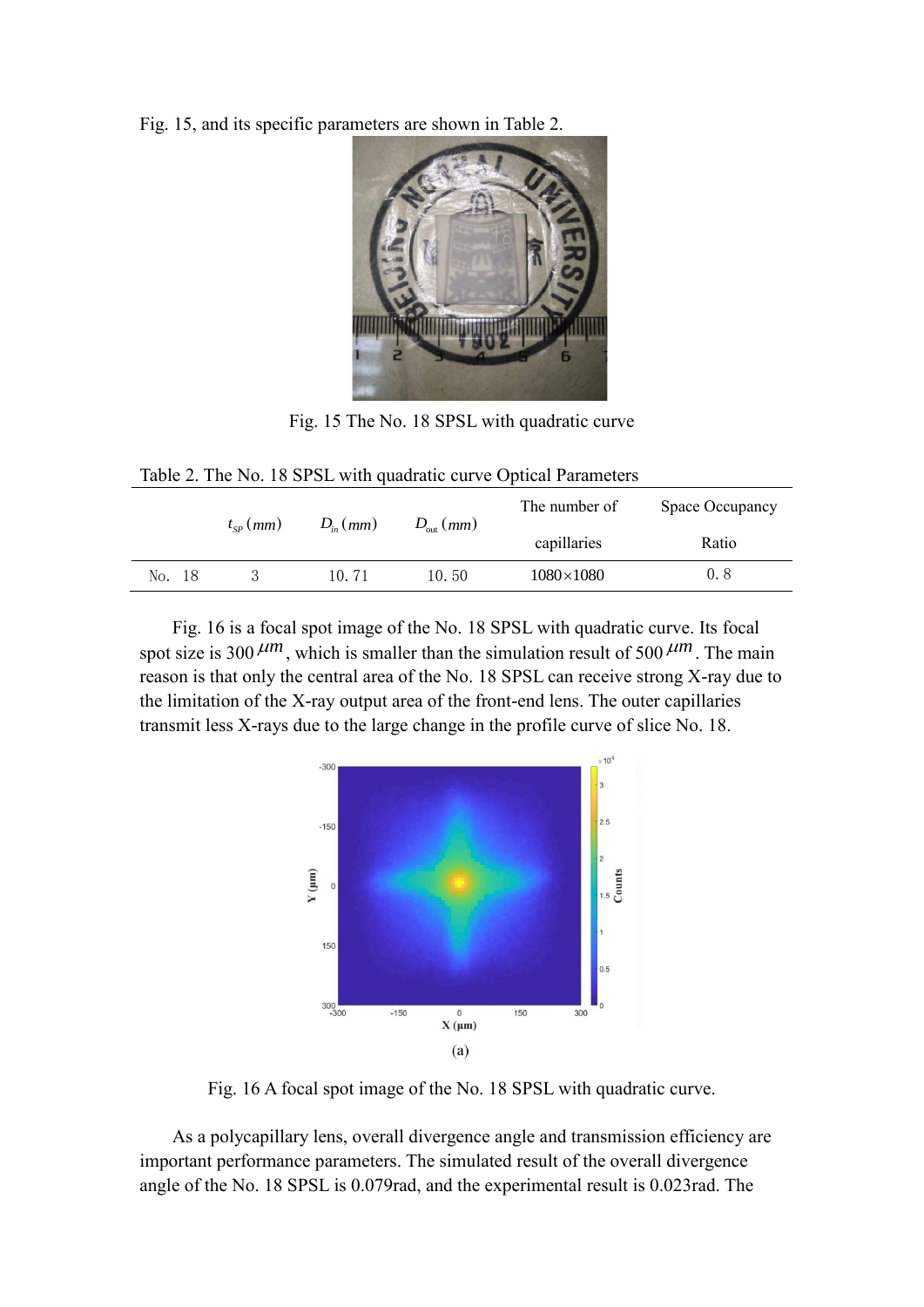transmission efficiency of the No. 18 SPSL for incident X-ray is 11%, which is lower than the simulation result of 23%.

#### **5. Conclusion**

In this paper, a novel X-ray SPSL with quadratic curve is proposed. The X-rays transmission paths in the lens are simulated, and the simulation model for calculating the reflection width is revised. Under the condition of different first grazing incidence angles, according to the structural characteristics of the lens, the local reflection efficiency, the X-ray intensity distribution on the focal plane, the collection efficiency of incident X-ray and the peak-to-background ratio on the focal plane of the lens were calculated. The optical performance test was carried out on the No. 18 SPSL with quadratic curve, and the focusing performance such as focal spot, overall divergence angle and transmission efficiency were tested respectively. The applicability of the computational model and the tracing model is verified by the comparative analysis of the experimental results and the simulation results.

#### **Acknowledgment**

This work was supported by the National Natural Science Foundation of China (Grant No. 12175021), the National Natural Science Foundation of China (Grant No. 12175254) and the Guangdong Basic and Applied Basic Research Foundation (Grant No. 2019A1515110398).

#### **References**

[1] J.B. Ullrich, V. Kovantsev, C.A. MacDonald, Measurement of polycapillary X-ray optics, J. Appl. Phys. 74 (1993) 5933–5939.

[2] T. Sun, X. Ding, Confocal X-ray technology based on capillary X-ray optics, Rev. Anal. Chem. 34 (2015) 45– 59.

[3] V. Rossi Albertinia, B. Pacia, A. Generosia, S.B. Dabagovb, O. Mikhinc, M.A. Kumakhovc, On the use of polycapillary structure to improves laboratory energy dispersive X-ray diffractometry and reflectometry,

Spectrochim. Acta B 62 (2007)

1203–1207.

[4] M.A. Kumakhov, Polycapillary optics and its applications, in: X-ray and Neutron Capillary Optics II, vol. 5943, 2005, pp. 102–115.

[5] A. Bjeoumikhov, M. Erko, S. Bjeoumikhovi, A. Erko, I. Snigireva, A. Snigirev, T. Wolff, I. Mantouvalou, W. Malzer, B. Kanngießer, Capillary focus X-ray lens with parabolic and elliptic profile, Nucl. Instrum. Methods A 587 (2008) 458–463.

[6] B. Jiang, Z. Liu, X. Sun, T. Sun, B. Deng, F. Li, L. Yi, M. Yuan, Yu Zhu, F. Zhang, T. Xiao, J. Wang, R. Tai, Single bounce ellipsoidal glass monocapillary condenser for X-ray nanoimaging, Opt. Commun. 398 (2017) 91– 94.

[7] L. Vincze, F. Wei, K. Proost, B. Vekemans, K. Janssens, Y. He, Y. Yan, and G. Falkenberg, "Suitability of polycapillary optics for focusing of monochromatic synchrotron radiation as used in trace level micro-xanes measurements," J. Anal. At. Spectrom. 17, 177–182 (2002).

[8] P. J. Schields, D. M. Gibson, W. M. Gibson, N. Gao, H. Huang, and I. Y. Ponomarev, "Overview of polycapillary x-ray optics," Powder Diffr. 17, 70–80 (2002).